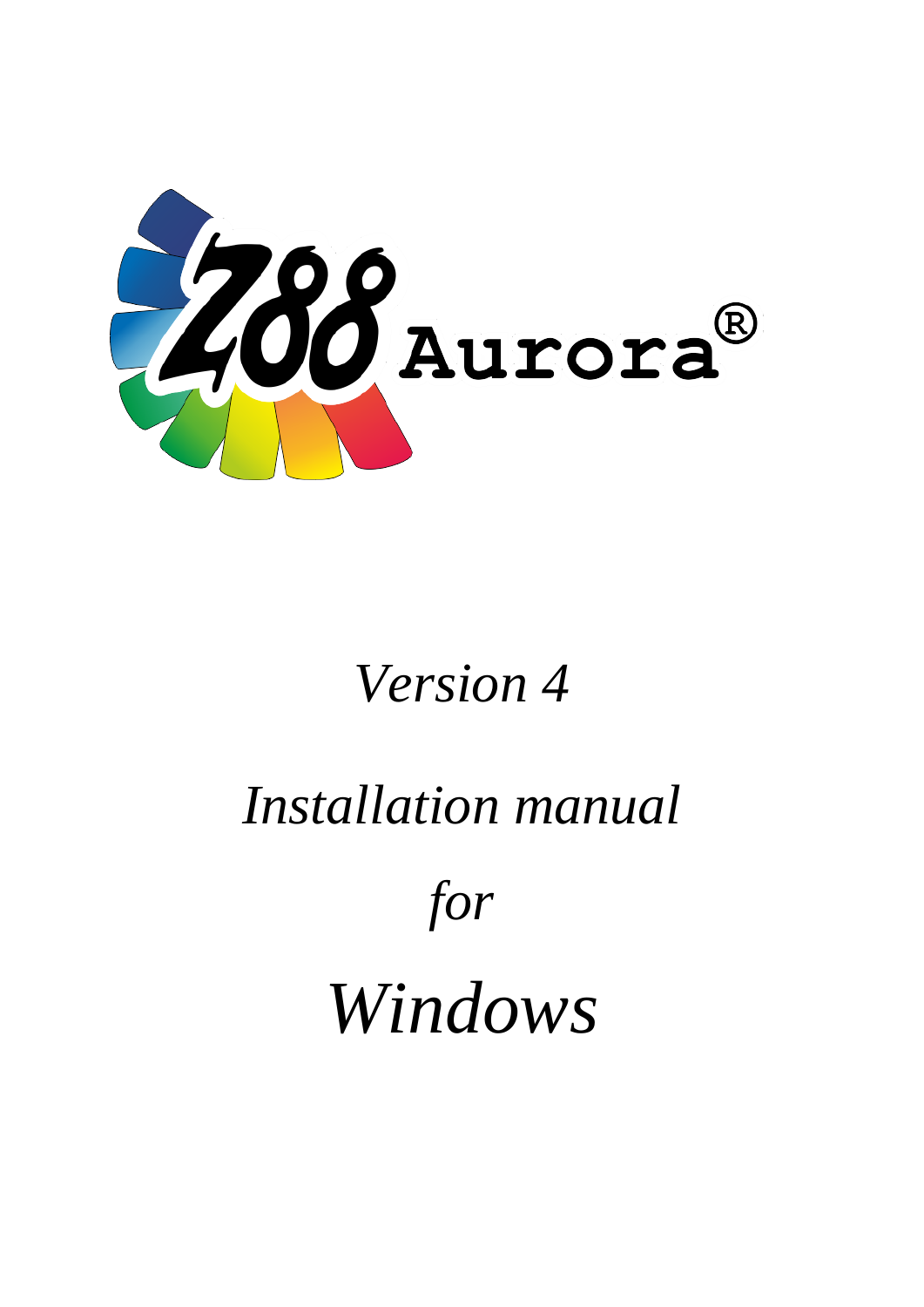



*An easy-to-use Finite-Element-Analysis Program for Windows-, Linux and MacOS computers (64-bit only)*

*This Freeware Version is the literary property of the Chair for Engineering Design and CAD, University of Bayreuth, Germany, composed and edited by Professor Dr.-Ing. Frank Rieg*

*In collaboration with: Dr.-Ing. Bettina Alber-Laukant; Dipl.-Ing. Daniel Billenstein; Maximilian Braun, M.Sc.; Kevin Deese, M.Sc.; Christian Dinkel, M.Sc.; Pascal Diwisch, M.Sc.; Dr.-Ing. Michael Frisch; Johannes Glamsch, M.Sc.; Christian Glenk, M.Sc.; Dipl.-Ing. Daniel Goller; Dipl.-Wirtsch.-Ing. Reinhard Hackenschmidt; Stefan Hautsch, M.Sc.; Dipl.-Ing. Claudia Kleinschrodt; Dr.-Ing. Dipl.-Math. Martin Neidnicht; Dr.-Ing. Florian Nützel; Dr.-Ing. Bernd Roith; Frank Rudolph, M.Sc.; Dr.-Ing. Alexander Troll; Dipl.-Ing. Felix Viebahn; Dr.-Ing. Christoph Wehmann; Aljoscha Zahn, M.Sc.; Dr.-Ing. Jochen Zapf; Dr.-Ing. Markus Zimmermann; Dr.-Ing. Martin Zimmermann*

# *All rights reserved by the editor Version 4 April 2017*



is a registered trademark (No. 30 2009 064 238) of Professor Dr.-Ing. Frank Rieg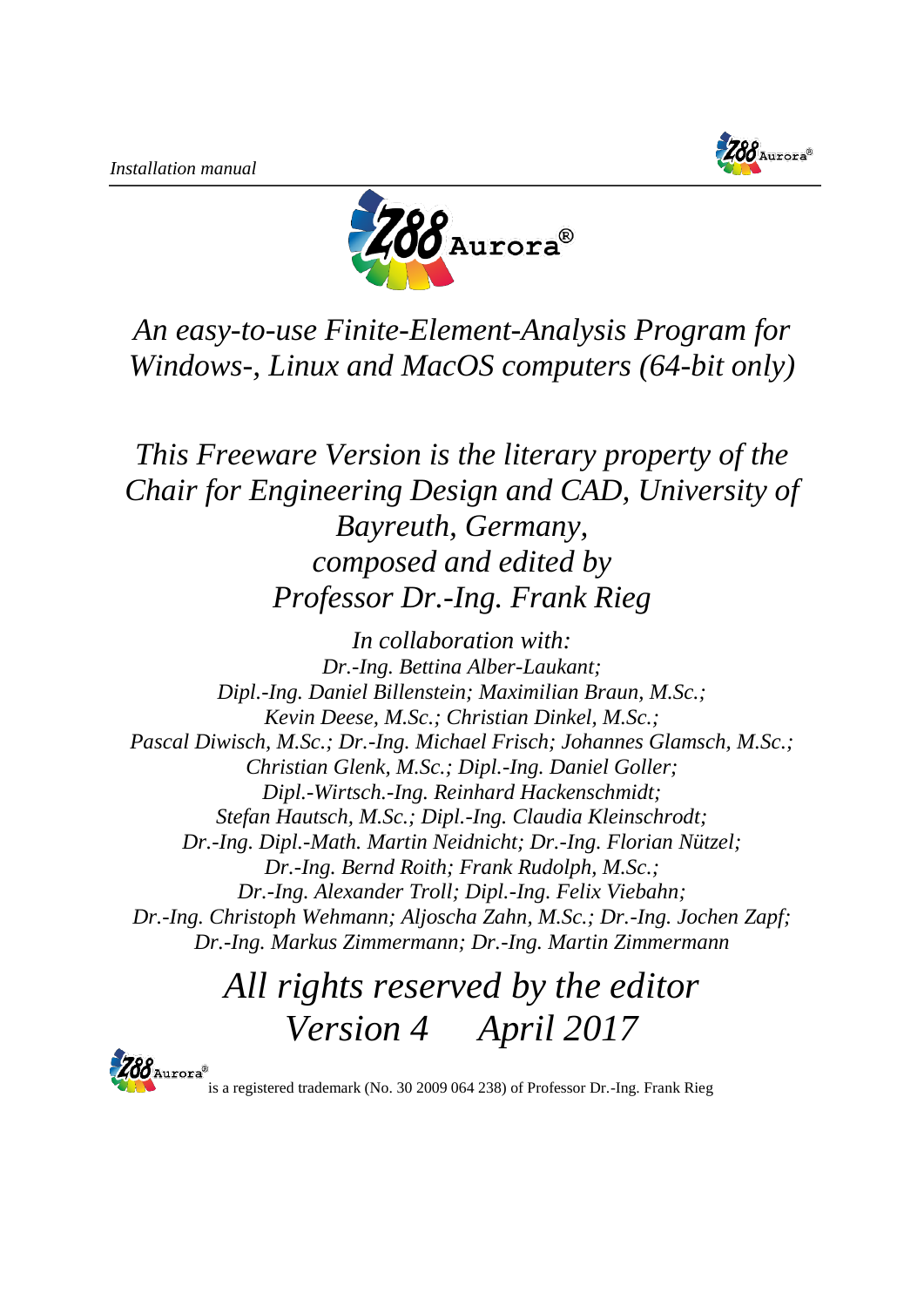

# **INSTALLATION**

The installation for Windows is managed by *Microsoft® Installer (MSI)*. The following version

is available in Z88 Aurora V4:

## **64-bit Windows z88aurorav4\_64\_en.msi**

The respective installation menu leads you through the installation (Figure 1). The standard installation directory is located on *"C:\z88aurorav4"*.



**1. Proceed with installation 2. Read and accept License Agreement**



You can adjust this setting by choosing the respective folder in the installation dialog box (Figure 2).



Figure 2: Begin installation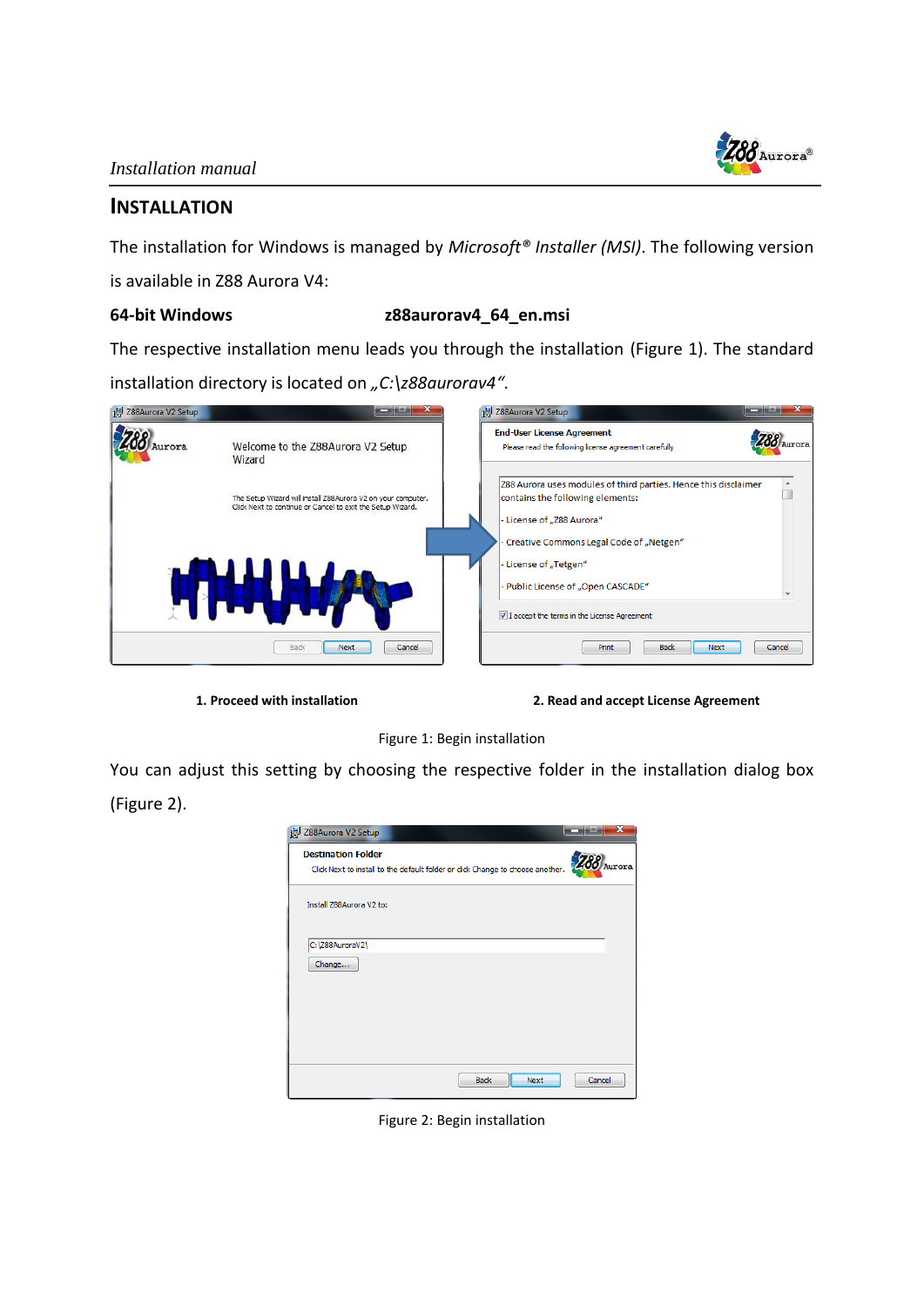*Installation manual*



# **Please note, however, that the respective installation directory must not contain any space characters!**

Finally choose "*install*" to complete the installation (Figure 3).



**4. Install program**

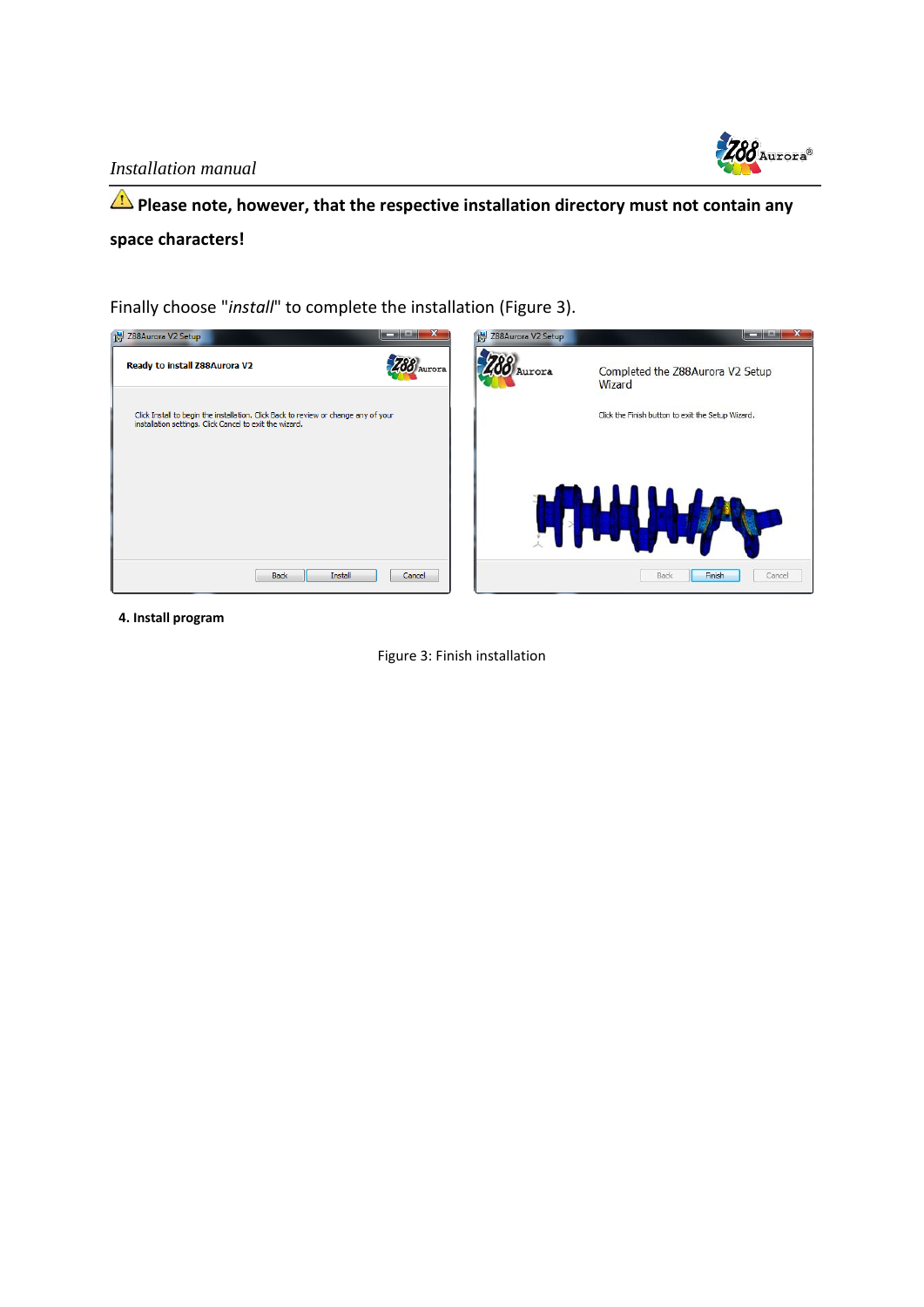

# **FIRST START OF Z88AURORA**

To start the program either click the desktop icon "*Z88Aurora V4"* or open the program via Start → *"Z88Aurora V4" "Z88Aurora V4.* If you have not installed the desktop and start menu entries, you can start the program directly via Windows Explorer:

*"[chosen\_installation\_directory]\win\bin\z88aurora.exe".*

To adapt Z88Aurora more easily to your specifications, you are asked to enter the directories of the support modules and programs you want to use for Z88Aurora, when you start the program for the first time.

For this purpose, a dialog window opens, where you can enter the respective programs (Figure 4):



Figure 4: Customizing Z88Aurora